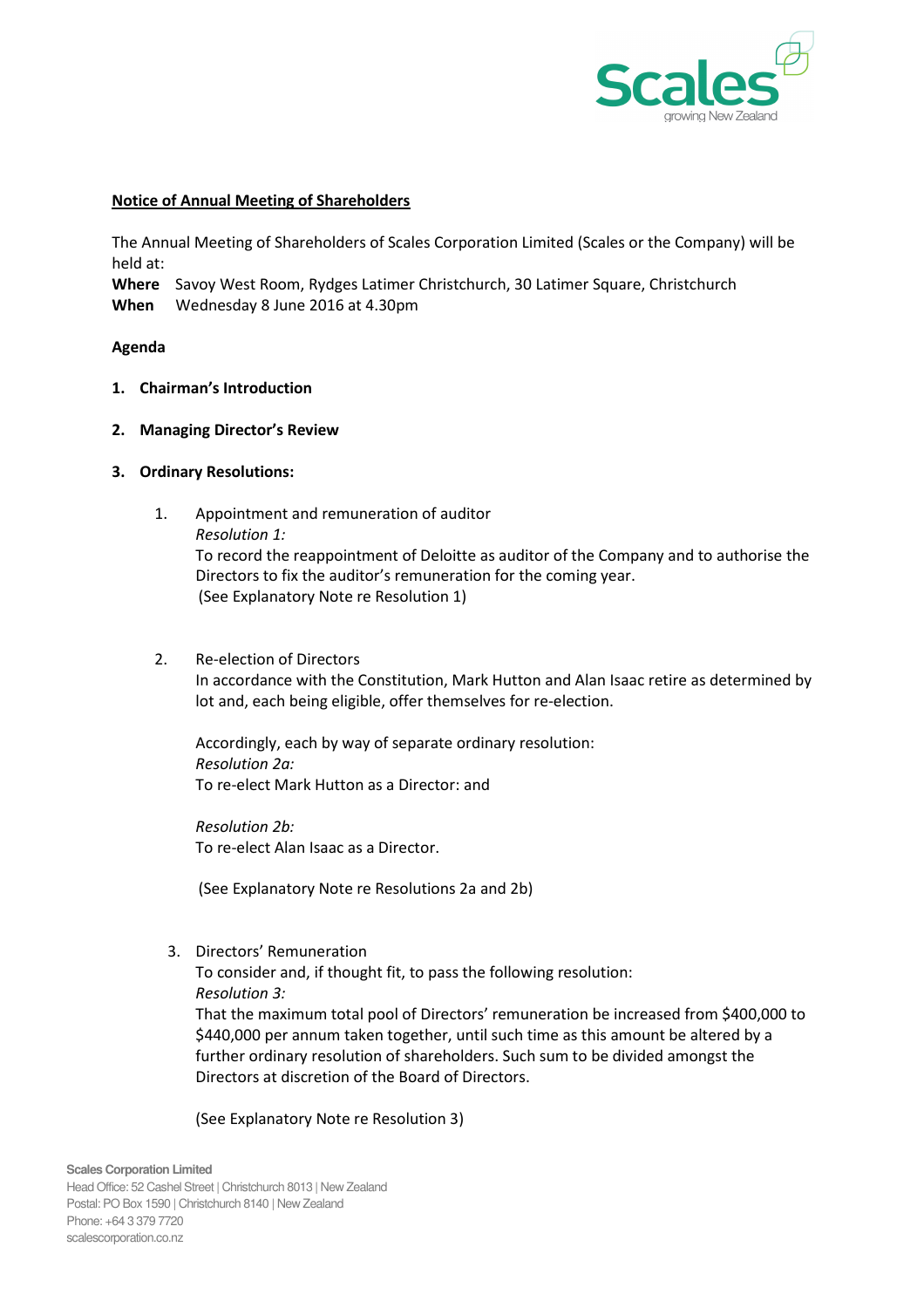## 4. General business

To consider any other business that may be properly brought before the Annual Meeting.

The Directors invite shareholders to join them for refreshments at the conclusion of the meeting.

By order of the Board.

 $\left. \right. \int_{0}^{\infty}$ 

Steve Kennelly Chief Financial Officer 18 May 2016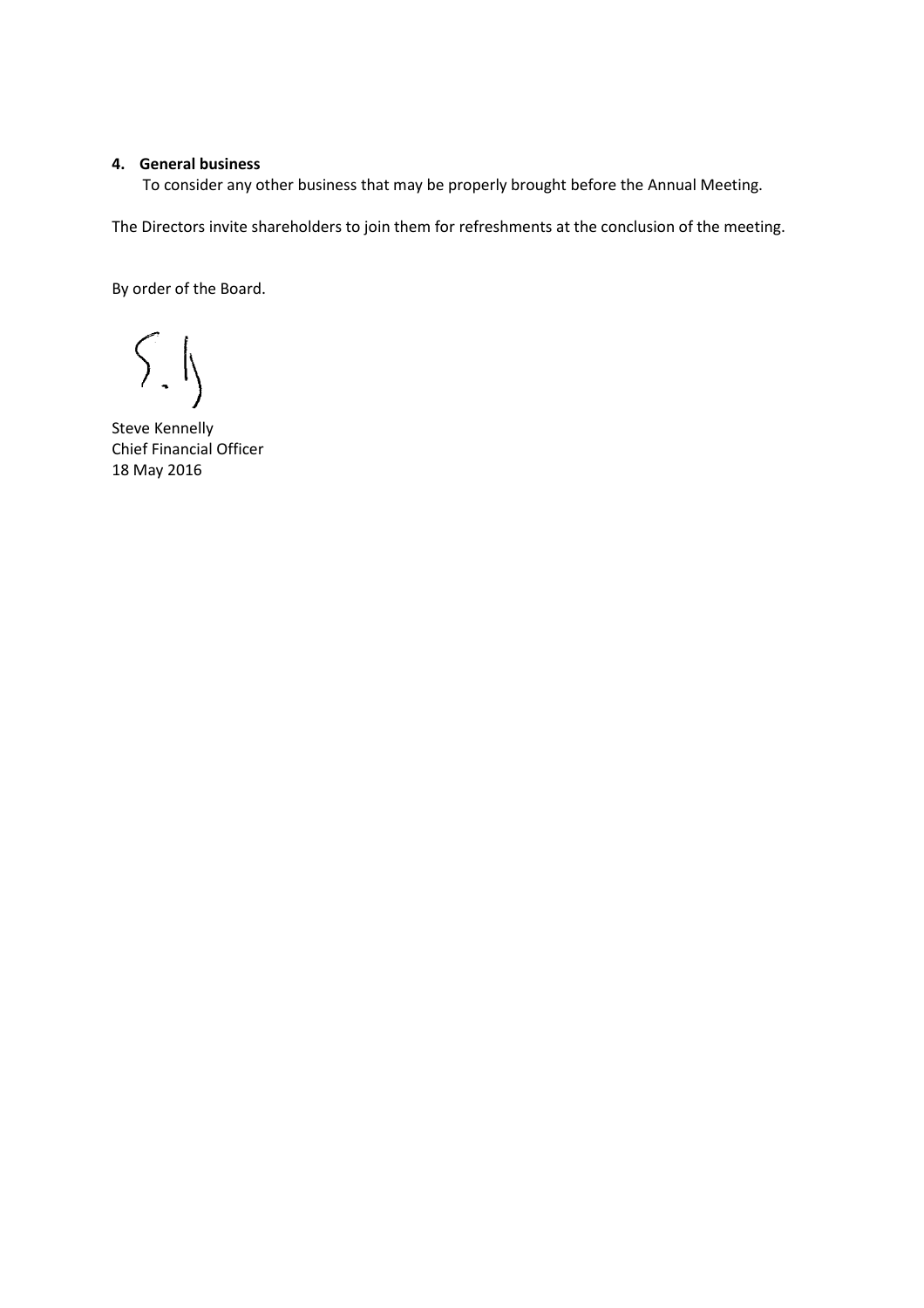#### Attendance and voting

Your rights to vote may be exercised by:

- a) Attending and voting in person; or
- b) Postal voting: The Board has determined that postal voting is permitted. Postal voting instructions are included in the Voting Form which accompanies this Notice of Annual Meeting. You can cast a postal vote online, or complete and send the Voting Form by post or fax so that your vote is received by the share registrar no later than 4.30pm on Monday 6 June 2016.

The Chief Financial Officer Steve Kennelly has been authorised by the board to receive and count postal votes at the meeting.

c) Appointing a proxy (or representative) to attend and vote in your place: The proxy need not be a shareholder of the Company. The form of appointment of a proxy and voting instructions accompany this Notice of Annual Meeting. You can appoint a proxy online or complete the Voting Form, including the proxy appointment and return the proxy Voting Form by post or fax so that it is received by the share registrar by no later than 4.30 pm on Monday 6 June 2016.

The address for the share registrar:

Computershare Investor Services Limited Private Bag 92119 Auckland 1142, New Zealand Level 2, 159 Hurstmere Road Takapuna, Auckland 1142, New Zealand

## Eligibility to vote

Any shareholder whose name is recorded in the Scales Corporation Limited share register at the close of business on 3 June 2016 is entitled to attend the Annual Meeting and vote either in person or by Proxy (subject to the time limits for returning Proxy Forms).

## Ordinary resolutions of shareholders

An ordinary resolution is a resolution approved by a majority of more than 50% of votes of those shareholders entitled to vote and voting on the resolution.

## RSVP and questions in advance of the meeting

Please fill out and return the RSVP form by 3 June 2016 by using the enclosed pre-paid envelope if you are planning to attend the Annual Meeting. To assist Scales Corporation Limited's Board to provide answers to questions from shareholders, Scales is offering a facility for shareholders to submit questions in advance of the Annual Meeting on the RSVP form. Questions should relate to matters that are relevant to the Annual Meeting including matters arising from the financial reports and any general questions regarding the performance of Scales. Individual responses to questions will not be provided, but the Chairman will, at the Annual Meeting, endeavour to address commonly raised questions. Alternatively, you can email your questions to: info@scalescoporation.co.nz